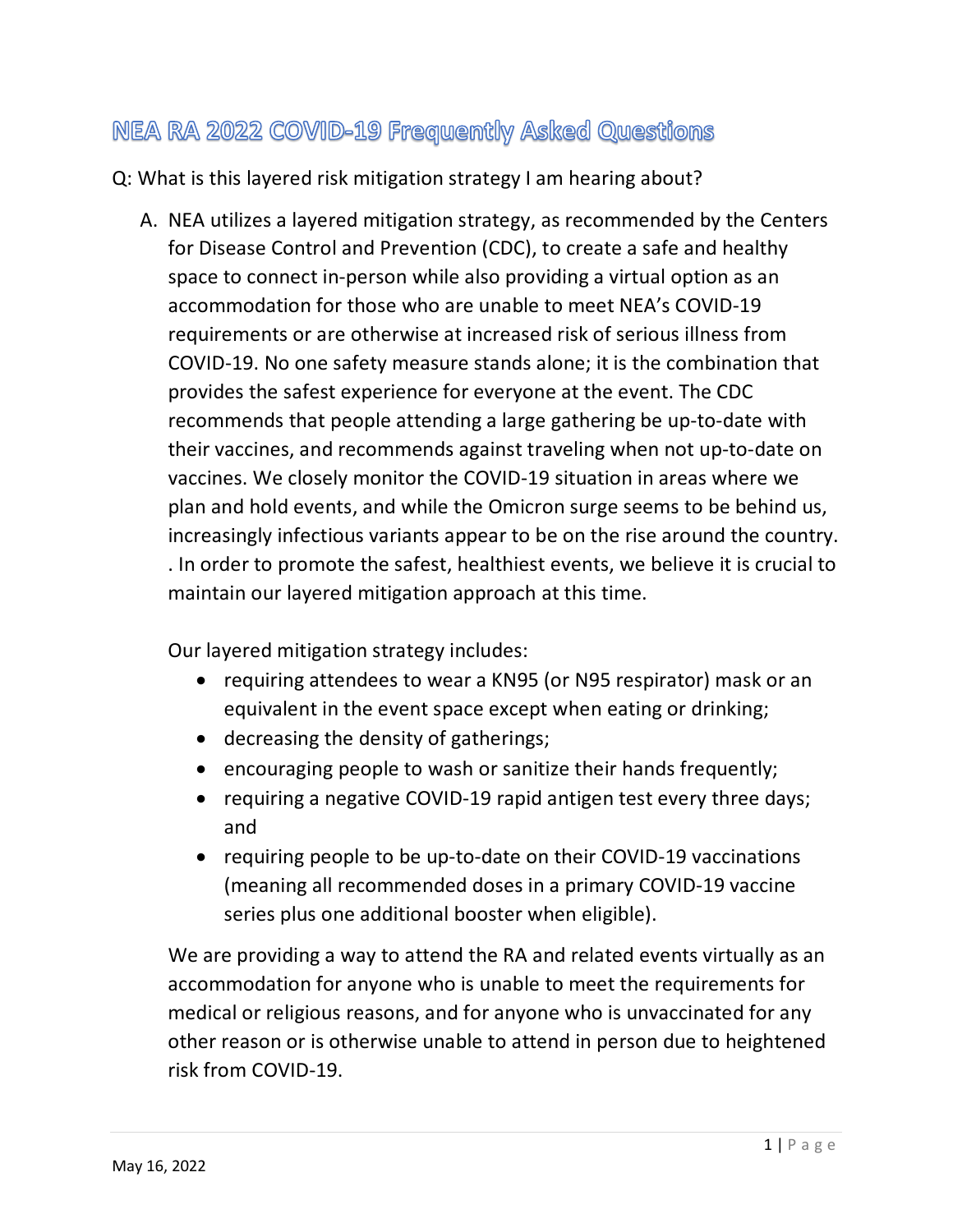- Q: Do I need to be vaccinated?
	- A. Anyone attending the RA in-person must be up-to-date on their COVID-19 vaccinations, as recommended by the CDC. Up-to-date means you are fully vaccinated and have received one booster when you are eligible.
- Q: Do I need to wear a mask?
	- A. All attendees must wear a KN95 mask (or N95 respirator) or equivalently effective mask. Masks must cover your nose and mouth and must be worn at all times while inside the RA and other NEA event sites, except when consuming food or beverages. Masks must also be worn at all other times as required by event organizers and the venue.
- Q: Why can't I wear my favorite cloth mask or a surgical mask?
	- A. KN95s andN95s provide the best protection to you and your colleagues, decreasing risks to you and others.
- Q: Do I need to test for COVID-19 to attend the RA in person?
	- A. Each delegate should self-administer a COVID-19 rapid antigen test prior to beginning travel, and should not travel if the test is positive. This will decrease the likelihood that you will test positive and then have to isolate upon your arrival at the RA.

All attendees—including delegates, delegates' guests, and visitors—at the RA and related events will be required to self-test using a rapid antigen test prior to initial entry to the event and every third day thereafter. (Example: First test on Monday morning, participant must test again on Thursday morning. The Monday test is good for all RA events until the next test is required 72 hours later.) Testing should be done in your hotel room, and you will be provided with information about how to upload test results through Return Safe, NEA's approved third-party app.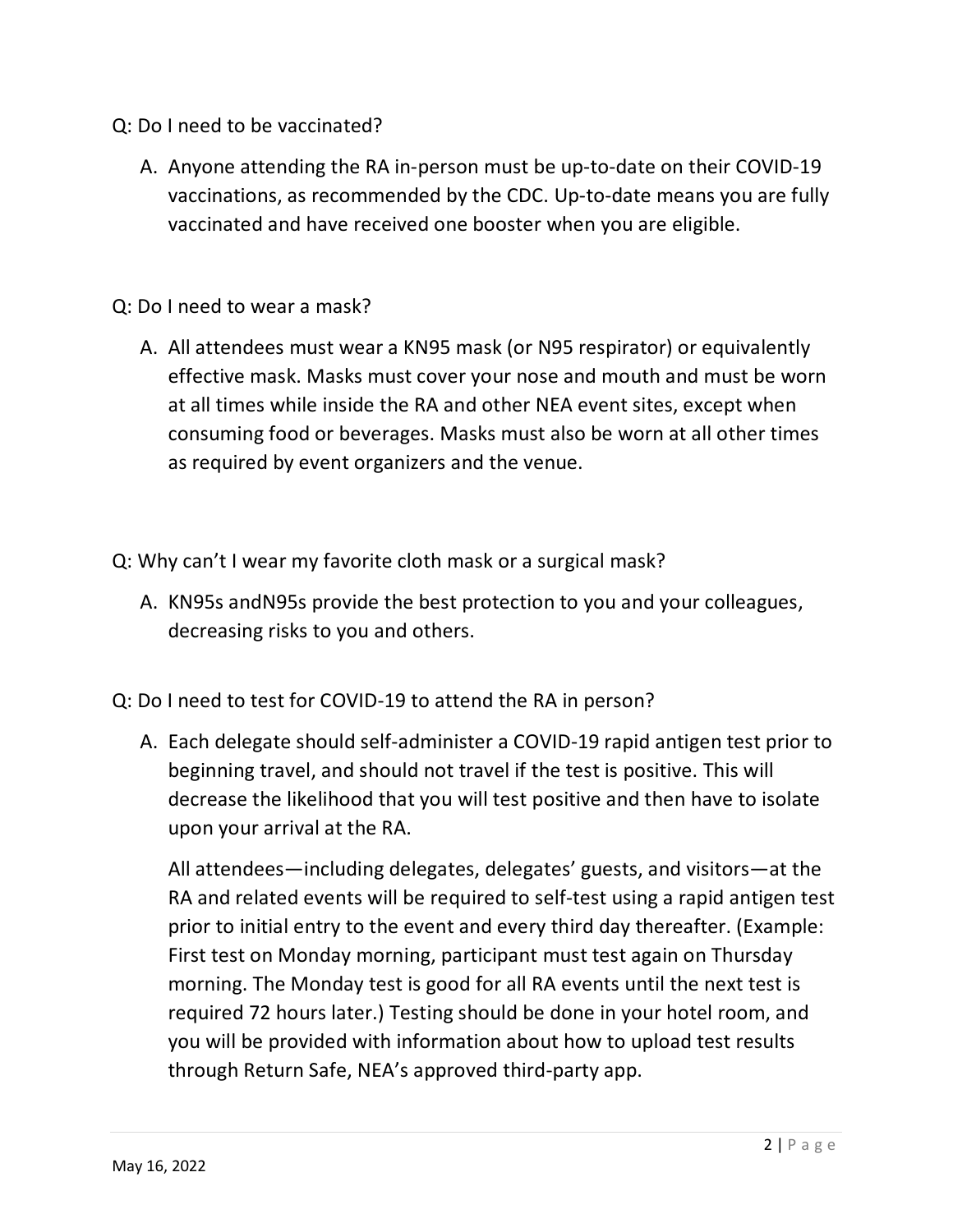NEA will coordinate antigen test distribution with your state coordinator. More on this later.

## Q: What is ReturnSafe?

A. Return Safe is a third-party application that allows NEA to confirm a participant's vaccination status, daily health assessment, and a current (within the last three days) negative rapid antigen test. And it allows the participant to quickly show their "green screen" to demonstrate that they are cleared for entry into the event space. NEA's Information Technology Security staff have reviewed and approved the security protocols of the Return Safe app.

## Q: How do I set up ReturnSafe?

A. Please follow these simple steps to install and use the ReturnSafe app: Android users: Install the app from the Google Play Store. Proceed to step 1 below.

iPhone users: Install the app from the Apple App Store. Proceed to step 1 below.

Web (Mobile or Desktop/Laptop): https://desktop.returnsafe.com

Step 1: Open the app, click Find My ReturnSafe Space and enter the following code: **neahq** 

Step 2: Click the button that says non-employee phone/email, and then follow the instructions on the screen.

- Q: What if I test positive at an event and I believe it is a false positive test result?
	- A. If you believe you have a false positive result on a rapid antigen test, you will need to obtain a negative PCR test result through an authorized test administrator.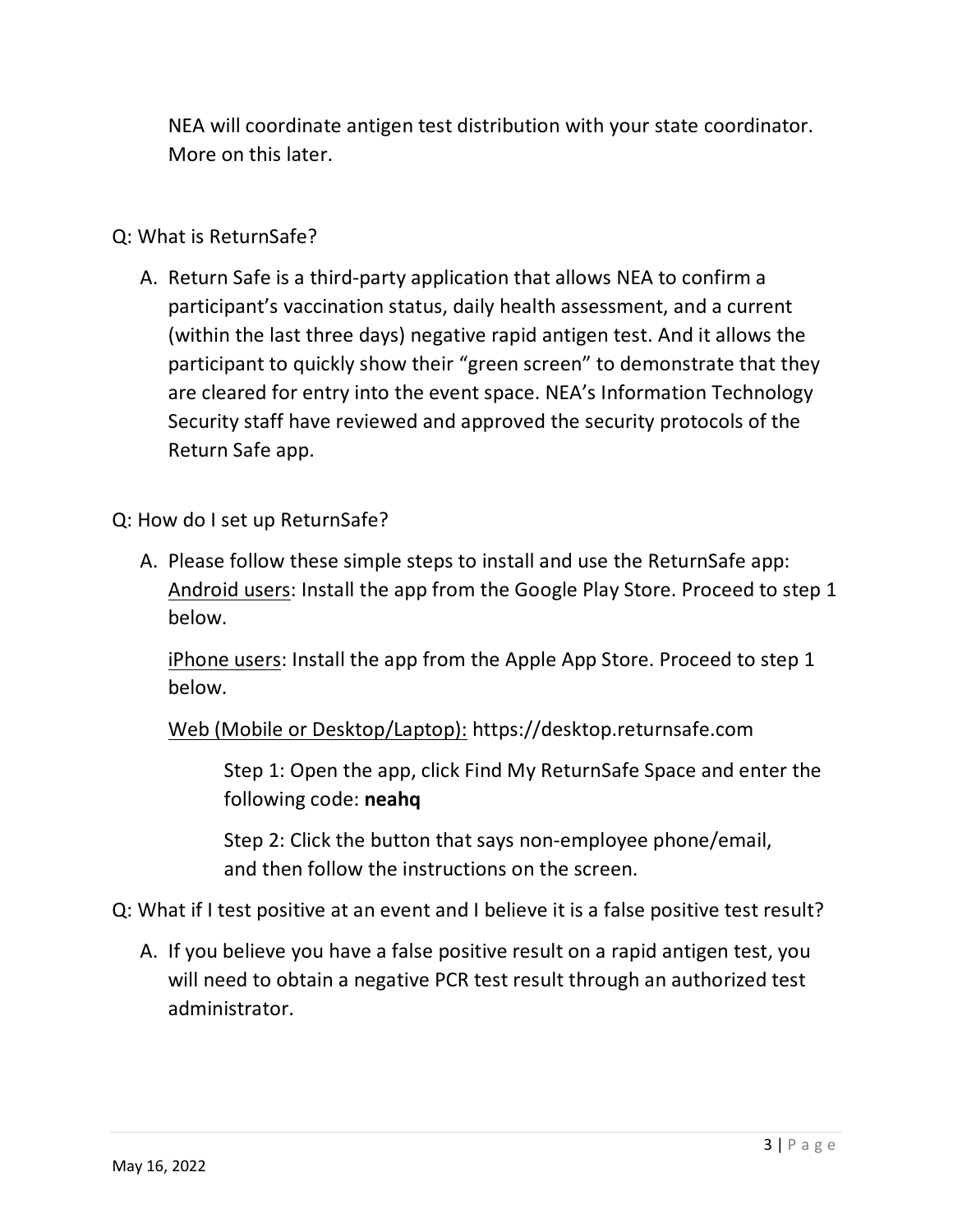Q: What if I had COVID-19 in the last 90 days and I am still testing positive?

A. NEA asks delegates to self-administer a COVID-19 rapid antigen test prior to initially coming into the event space. This type of test is designed to produce a positive result if you are actively shedding the virus. This is different from a PCR test that may continue to pick up "dead" virus remnants well past the time when a person is infectious.

If you are concerned about producing a false positive, before leaving home, you should check your status using an over-the-counter COVID-19 rapid antigen test. This is the same kind of test that you will need to enter the event. If you no longer have an active infection, you should get a negative test result. If you have only very recently recovered, sand you have "proof of recovery" documentation from your medical provider, you should bring that as well. Any documentation of proof of recovery should be dated at least 10 days after the positive test.

- Q: What is a close contact and why do I need to know this?
	- A. A person is considered a close contact even if they were wearing a mask — while they were less than six feet from someone with COVID-19 for a cumulative total of 15 minutes or more over a 24-hour period.

If you are notified that you are a close contact, develop symptoms, or test positive, please visit the [CDC Quarantine and Isolation Calculator](https://www.cdc.gov/coronavirus/2019-ncov/your-health/quarantine-isolation.html) to determine what precautions you should take to protect yourself and others. This CDC calculator provides guidance on whether or not you need to quarantine and when to test. Provided you are up-to-date on your vaccines and do not develop symptoms, you can continue to participate in the RA in person. For the next 10 days, you must continue to monitor your symptoms and be extra vigilant in wearing your mask around others to protect them if you have had known exposure to COVID-19.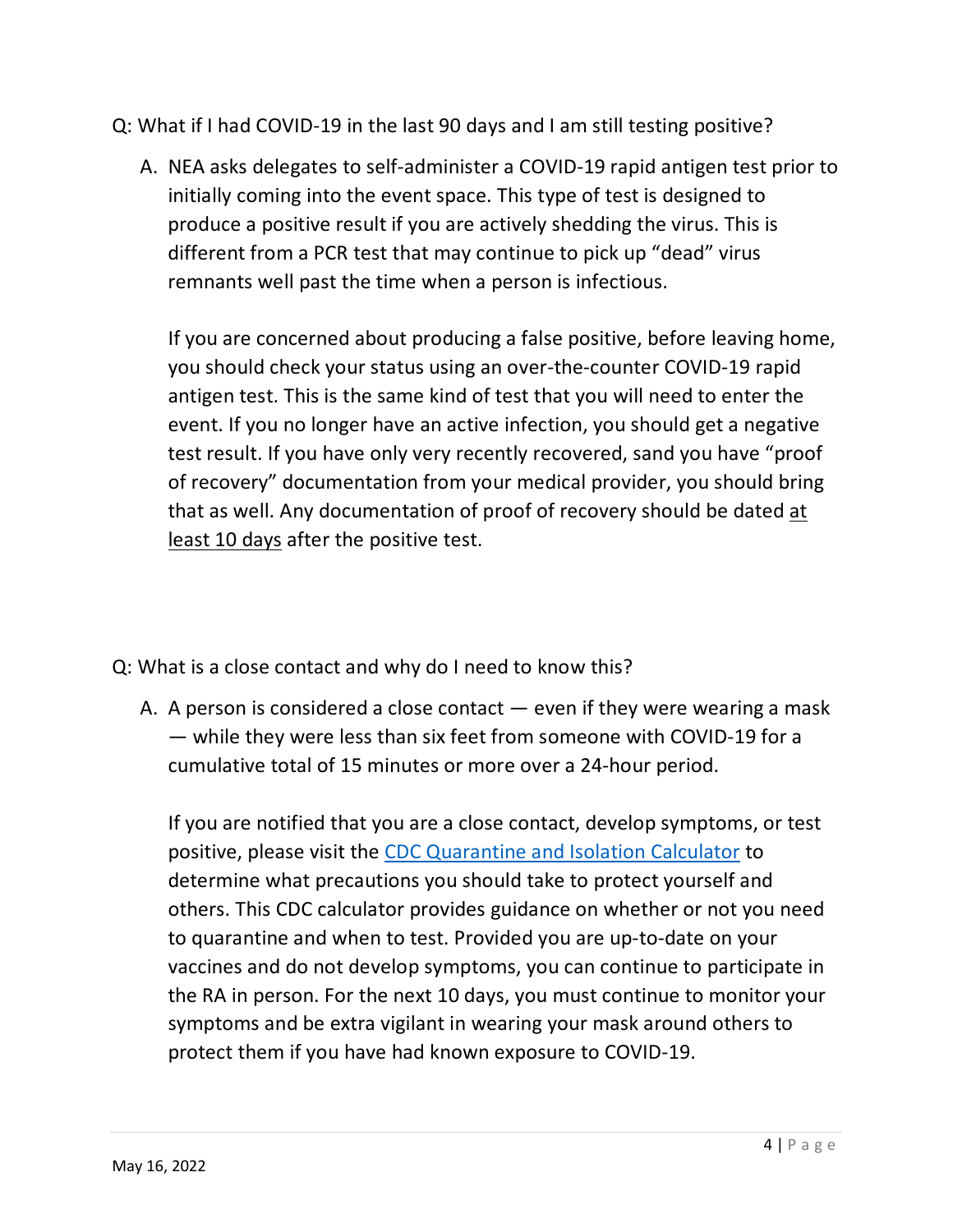Q: I received a general notice that I may have been exposed to COVID-19 at an RA event, but it doesn't say I was a close contact. What does this mean?

- A. The CDC no longer recommends specific case investigation and contact tracing for most COVID-19 cases, except in limited high-risk settings. Rather, people who contract COVID-19 are advised to take responsibility for notifying their close contacts. In the interest of safety and transparency, NEA will issue a general "exposure notification" to all attendees at a particular meeting or event if we are aware of a positive COVID-19 case. If you receive such a notice, it doesn't necessarily mean you were exposed or that you were a close contact, but these potential exposures are why we have a layered mitigation strategy in place — so please continue to keep up with masking, monitoring for symptoms, testing, and good hand hygiene.
- Q: Does my child need to be vaccinated to attend Camp NEA (childcare)?
	- A. If your child is age 5 or older, yes they will need to be up-to-date on their COVID 19 vaccinations. Currently, for ages 5-11 that is a two-dose series. For ages 12+ that is the two-dose series plus a booster if they are eligible (5 months after 2nd shot). You will be asked to provide vaccination status documentation during the registration process.
- Q: Does my child need to wear a mask at Camp NEA (childcare)?
	- A. Yes, if your child is over the age of 2, they will need to wear a mask. We highly recommend a N95 mask or equivalent, however we do recognize that the best mask is one that your child will wear consistently.